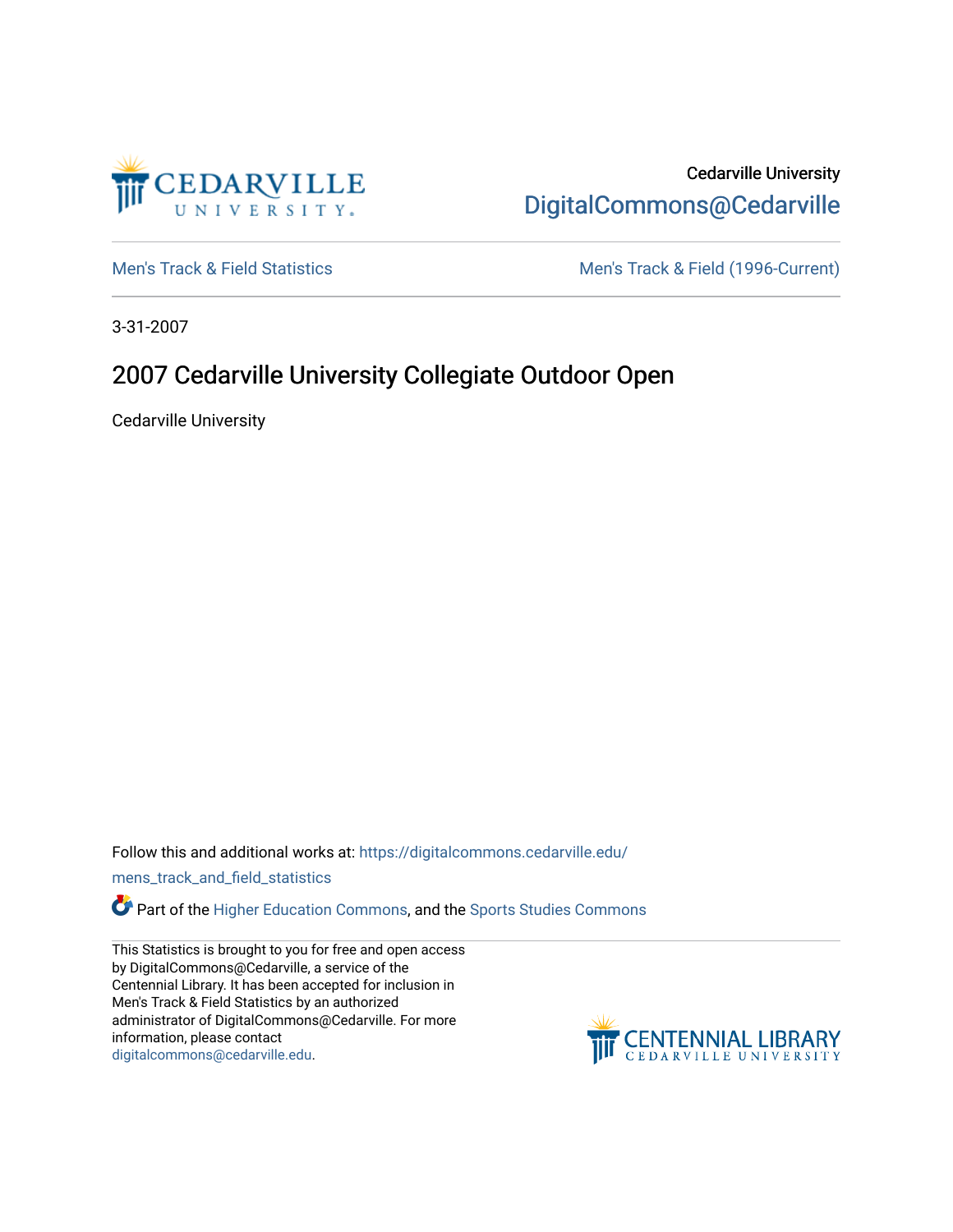## **Cedarville University Collegiate Outdoor Open presented by Ohio Army National Guard**

## **Saturday, March 31, 2007 Yellow Jacket Track & Field Complex - Cedarville, OH**

|                                                                   |                |                     | Men - Team Rankings - 21 Events Scored |         |        |                  |       |
|-------------------------------------------------------------------|----------------|---------------------|----------------------------------------|---------|--------|------------------|-------|
| 1) Cedarville University                                          | 216            |                     | 2) Ohio Wesleyan                       |         |        |                  | 170   |
| 3) Findlay The Univ. of                                           | 111.50         |                     | 4) Central State University            |         |        |                  | 48    |
| 5) Tiffin University                                              | 43             |                     | 6) Xavier University                   |         |        |                  | 34    |
| 7) Morehead State U. Eagles                                       | 32             |                     | 8) Rio Grande                          |         |        |                  | 24.50 |
| 9) Malone College                                                 | 24             |                     | 10) University of Dayton               |         |        |                  | 22    |
| 11) Wittenberg                                                    | 14             |                     | 12) Berea College                      |         |        |                  | 13    |
| 13) Kentucky State University                                     | 4              |                     |                                        |         |        |                  |       |
| Men 100 Meter Dash                                                |                |                     |                                        |         |        |                  |       |
|                                                                   |                |                     |                                        |         |        |                  |       |
| Meet Record: \$ 10.68 4/16/2004 Kirk Hawkins, Central State Univ. |                |                     |                                        |         |        |                  |       |
| Track Record: # 10.68 4/16/2004 Kirk Hawkins, Central State Univ. |                |                     |                                        |         |        |                  |       |
| Name                                                              | Year School    |                     |                                        |         |        | Finals H# Points |       |
|                                                                   |                |                     |                                        |         |        |                  |       |
| 1 Stallworth, Justin                                              | Csu            |                     |                                        | 11.06   | 1      | 10               |       |
| 2 Craig, Jason                                                    | Unattached     |                     |                                        | 11.11   | 1      |                  |       |
| 3 Duff, Ian                                                       | Csu            |                     |                                        | 11.13   | ı      | θ                |       |
| 4 Shepherd, Leon                                                  | Una-Csu        |                     |                                        | 11.17   | 1      |                  |       |
| 5 Nims, TJ                                                        | Tiffin         |                     |                                        | 11.20   | 2      | 6                |       |
| 6 Horn, Joe                                                       |                | FR Ashland Unattach |                                        | 11.22   | ı      |                  |       |
| 7 Starr, Samuel                                                   | FR Cedarville  |                     |                                        | 11.24   | 5      | 5                |       |
| 8 Jones, Larry                                                    | Una-Csu        |                     |                                        | 11.30   | 2      |                  |       |
| 9 Ellis, Ryan                                                     | SO OWU         |                     |                                        | 11.46   | 2      | 4                |       |
| 10 Croom, David                                                   | FR RIO         |                     |                                        | 11.54   | 3      | 3                |       |
| 11 Osborn, Nathan                                                 | SO OWU         |                     |                                        | 11.55   | 2      | 2                |       |
| 12 Clark, Marcus                                                  | Csu            |                     |                                        | 11.57   | 2      | 1                |       |
| 13 Tyrell, Thompson                                               | Csu            |                     |                                        | 11.63   | 3      |                  |       |
| 14 Sawin, Jimmy                                                   | SR Cedarville  |                     |                                        | 11.64   | 2      |                  |       |
| 15 Anderson, Eric                                                 | Cedarville     |                     |                                        | 11.81   | з      |                  |       |
| 15 Peck, Eric                                                     | FR Findlay     |                     |                                        | 11.81   | 3      |                  |       |
| 17 Smith, Travis                                                  | SO Cedarville  |                     |                                        | 11.84   | 4      |                  |       |
| 18 Hall, Tony                                                     | 2 WITT         |                     |                                        | 11.92   | 4      |                  |       |
| 19 Brown, Steve                                                   | FR OWU         |                     |                                        | 11.95   | з      |                  |       |
| 20 McGuire, David                                                 | Csu            |                     |                                        | 12.02   | 2      |                  |       |
| 21 Harris, David                                                  | Columbus State |                     |                                        | 12.11   |        |                  |       |
| 22 Caldwell, Joe                                                  | FR OWU         |                     |                                        | 12.54   | 5<br>S |                  |       |
| 23 Spencer, Shawn                                                 | Columbus State |                     |                                        |         |        |                  |       |
| 24 Muschott, Brad                                                 | SO Cedarville  |                     |                                        | 12.64   | 5      |                  |       |
| 24 Fair, Ammon                                                    |                |                     |                                        | 12.77 4 |        |                  |       |
| 26 Fischer, Paden                                                 | Unattached     |                     |                                        | 12.77   | 5      |                  |       |
| 26 May, Kenny                                                     | Columbus State |                     |                                        | 12.79   | 4      |                  |       |
| 28 Brooks, Courtney                                               | Columbus State |                     |                                        | 12.79   | 5      |                  |       |
| 28 Wilbur, Jeff                                                   | Csu<br>1 WITT  |                     |                                        | 13.13   | 3      |                  |       |
|                                                                   |                |                     |                                        | 13.13   | 5      |                  |       |
| Men 200 Meter Dash                                                |                |                     |                                        |         |        |                  |       |
| Meet Record: % 22.02 4/16/2004 Josh Perry, Unattached             |                |                     |                                        |         |        |                  |       |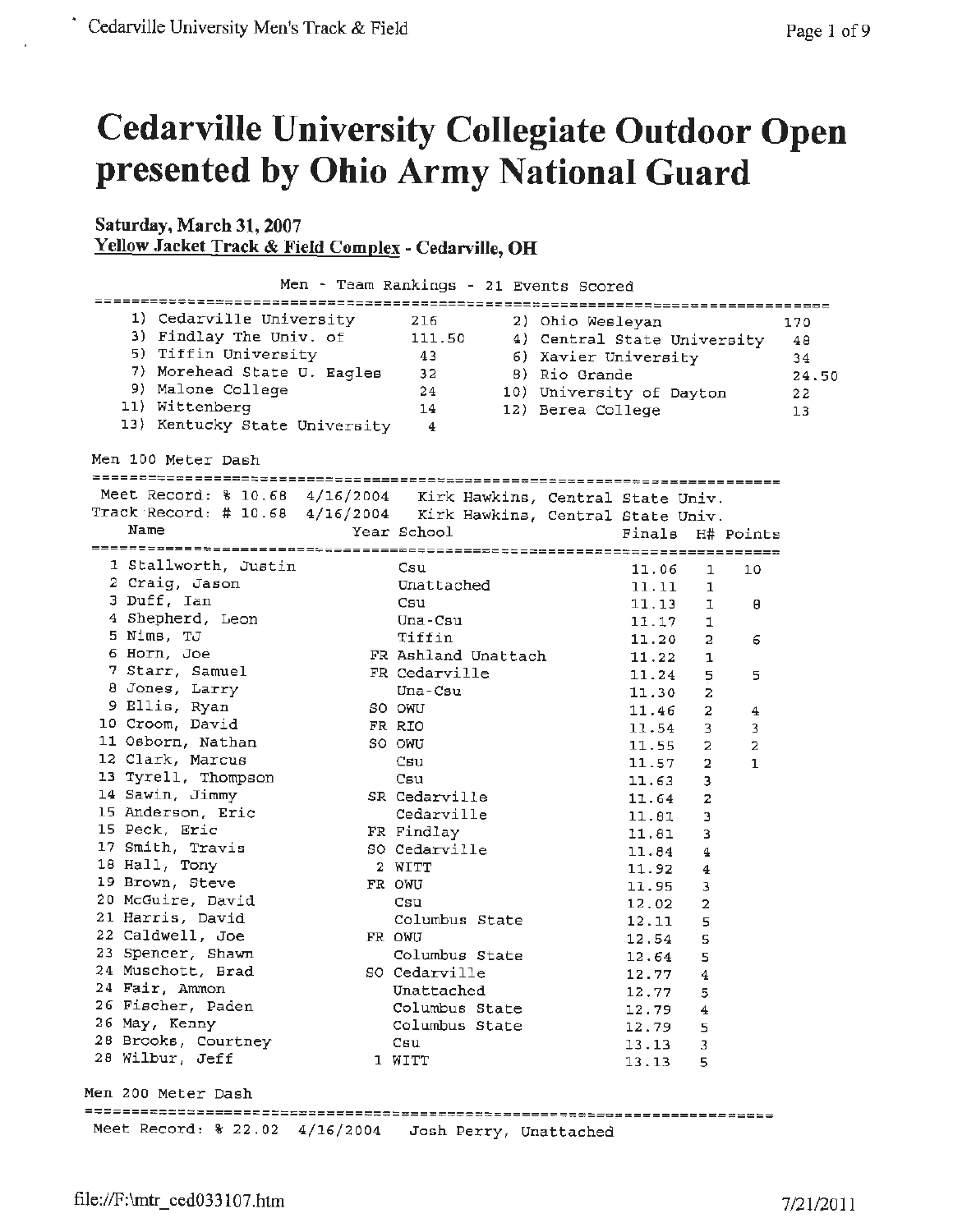$\bar{z}$ 

| Track Record: # 21.96 4/21/2006 Thomas Nims, Tiffin University                                                                                         |             |                          |                  |                |                |
|--------------------------------------------------------------------------------------------------------------------------------------------------------|-------------|--------------------------|------------------|----------------|----------------|
| Name                                                                                                                                                   | Year School |                          | Finals H# Points |                |                |
|                                                                                                                                                        |             |                          |                  |                |                |
| 1 Nims, TJ                                                                                                                                             |             | Tiffin                   | 22.37            | 1.             | 10             |
| 2 Starr, Samuel                                                                                                                                        |             | FR Cedarville            | 22.80            | $\overline{a}$ | 8              |
| 3 Stallworth, Justin                                                                                                                                   |             | Csu                      | 22.86            | $\mathbf{1}$   | 6              |
| 4 Osborn, Nathan                                                                                                                                       |             | SO OWU                   | 22.92            | 3.             | 5              |
| 5 Horn, Joe                                                                                                                                            |             | FR Ashland Unattach      | 23.02            | 1              |                |
| 6 Duff, Ian                                                                                                                                            |             | Csu                      | 23.18            | 4              | 4              |
| 7 Weber, Aaron                                                                                                                                         |             | Unattached               | 23.35            | 2              |                |
| 8 Tyrell, Thompson                                                                                                                                     |             | Csu                      | 23.49            | 3.             | 3              |
| 9 Clark, Marcus                                                                                                                                        |             | Csu                      | 23.67            | 5              | $\overline{a}$ |
| 10 Croom, David                                                                                                                                        |             | FR RIO                   | 23.70            | 3              | $\mathbf{1}$   |
| 11 Berry, Essex                                                                                                                                        |             | FR Findlay               | 23.77            | 1              |                |
| 11 Horst, Steffan                                                                                                                                      |             | SR OWU                   | 23.77            | 3              |                |
| 13 Speakes, Ryan                                                                                                                                       |             | Tiffin                   | 23.81            | 2              |                |
| 14 Osborn, Preston                                                                                                                                     |             | SO OWU                   | 23.84            | 4              |                |
| 15 Johnson, Ronnie                                                                                                                                     |             | Csu                      | 23.96            | 4              |                |
| 16 Beight, Michael                                                                                                                                     |             | FR Cedarville            | 24.19            | 4              |                |
| 17 Muschott, Brad                                                                                                                                      |             | SO Cedarville            | 24.24            | 4              |                |
| 18 Saunders, Josh                                                                                                                                      |             | SO Cedarville            | 24.25            | 4              |                |
| 19 Alford, Will                                                                                                                                        |             | FR OWU                   | 24.41            | 5              |                |
| 20 Peck, Eric                                                                                                                                          |             | FR Findlay               | 24.68            | $\overline{2}$ |                |
| 21 Werner, Scott                                                                                                                                       |             | FR Findlay               | 25.25            | $\overline{4}$ |                |
| 22 Fair, Ammon                                                                                                                                         |             | Unattached               | 25.53            | 5              |                |
| 23 Caldwell, Joe                                                                                                                                       |             | FR OWU                   | 25.67            | 5              |                |
| 24 Craig, Jason                                                                                                                                        |             | Unattached               | 25.83            | ı              |                |
| 25 Spencer, Shawn                                                                                                                                      |             | Columbus State           | 26.25            | 5              |                |
| 26 Fischer, Paden                                                                                                                                      |             | Columbus State           | 26.27            | 5              |                |
|                                                                                                                                                        |             | FR OWU                   | 26.28            | 5              |                |
| 27 Hokanson, Josh                                                                                                                                      |             |                          |                  |                |                |
| Men 400 Meter Dash<br>Meet Record: % 50.15 3/25/2005 Andy Long, Taylor University<br>Track Record: # 49.01 4/21/2006 Cody Ford, Malone College<br>Name |             | Year School              | Finals H# Points |                |                |
|                                                                                                                                                        |             |                          |                  |                |                |
| 1 Perry, Josh                                                                                                                                          |             | JR RIO                   | 49.00#           | 1.             | 10             |
| 2 Weber, Aaron                                                                                                                                         |             | Unattached               | 49.938           | 1              |                |
| 3 Horst, Steffan                                                                                                                                       |             | SR OWU                   | 50.87 1          |                | $\overline{B}$ |
| 4 Simms, Dixley                                                                                                                                        |             | SR Findlay               | 51.05            | 1              | 6              |
| 5 Osborn, Preston                                                                                                                                      |             | SO OWU                   | 51.14            | $\overline{a}$ | 5              |
| 6 Beight, Michael                                                                                                                                      |             | FR Cedarville            | 52.92            | $3 -$          | 3.5            |
| 6 Berry, Essex                                                                                                                                         |             | FR Findlay               | 52.92            | $\overline{2}$ | 3.5            |
| 8 Kempton, Eric                                                                                                                                        |             | FR Cedarville            | 53.84            | 4              | 2              |
| 9 Werner, Scott                                                                                                                                        |             | FR Findlay               | 54.52            | 3              | 1              |
| 10 Gruenberg, Stephen                                                                                                                                  |             | SO Cedarville            | 54.64            | з              |                |
| 11 Harris, David                                                                                                                                       |             | Columbus State           | 54.65            | 5              |                |
|                                                                                                                                                        |             | SO RIO                   | 54.77            | 3              |                |
| 12 Cook, Randy                                                                                                                                         |             | Csu                      | 55.98            | 4              |                |
| 13 Cunningham, D'Mile                                                                                                                                  |             | FR OWU                   | 56.49            | 4              |                |
| 14 Hokanson, Josh                                                                                                                                      |             | Columbus State           | 58.72            | 5              |                |
| 15 Fischer, Paden                                                                                                                                      |             |                          |                  | 5              |                |
| 16 Spencer, Shawn                                                                                                                                      |             | Columbus State<br>JR RIO | 1:01.47<br>DNF.  | 2              |                |
| -- Baston, Brandon                                                                                                                                     |             |                          |                  |                |                |
| Men 800 Meter Run                                                                                                                                      |             |                          |                  |                |                |
|                                                                                                                                                        |             |                          |                  |                |                |
| Meet Record: % 1:56.38 3/25/2005  Jonathan Darr, Anderson University                                                                                   |             |                          |                  |                |                |
| Track Record: # 1:51.33 4/21/2006 Julius Rono, Roberts Wesleyan College                                                                                |             |                          |                  |                |                |
| Name                                                                                                                                                   |             | Year School              | Finals Points    |                |                |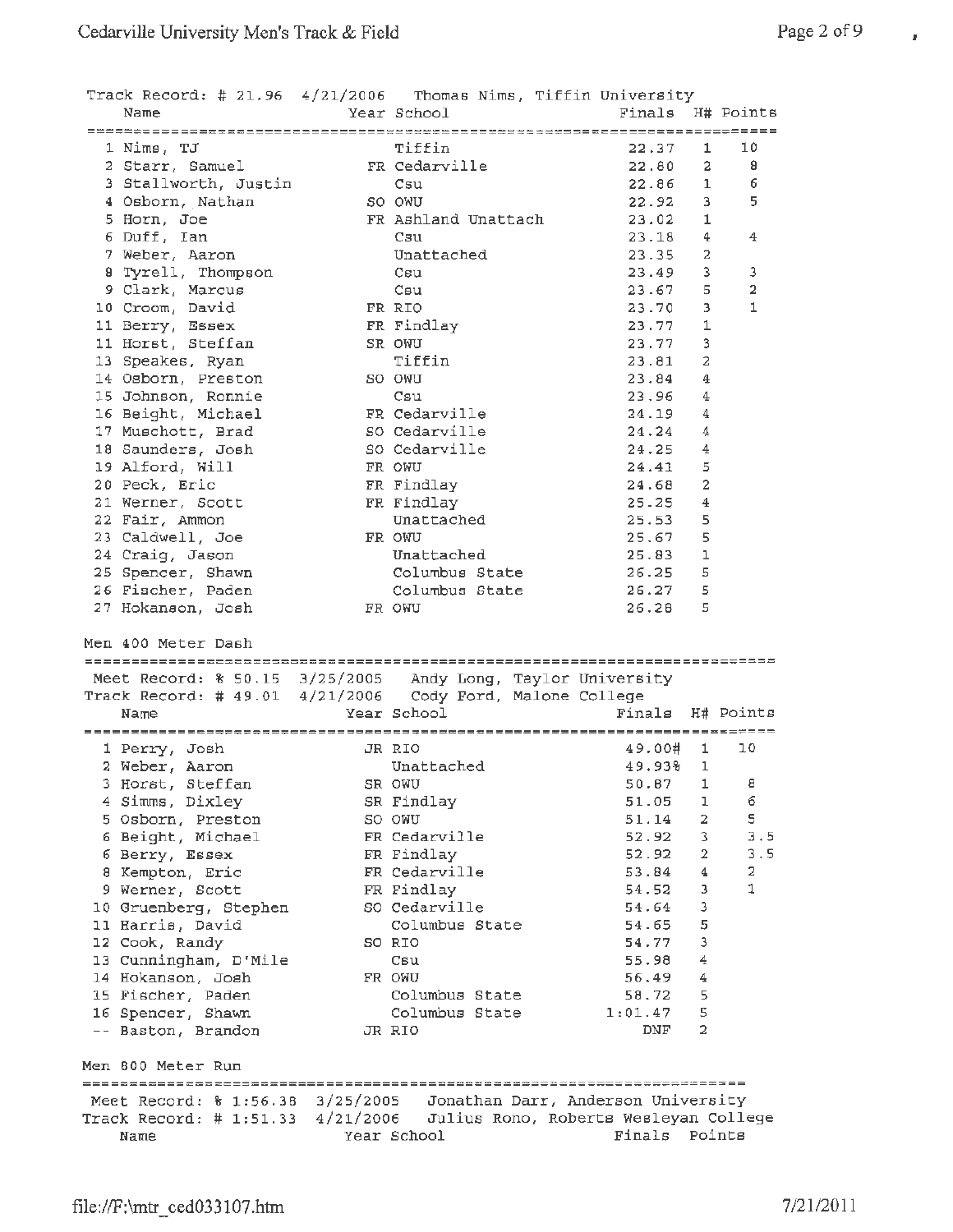| 1 Simon, Kendell                                                        | SR Findlay    | 1:53.648               | 10                      |
|-------------------------------------------------------------------------|---------------|------------------------|-------------------------|
| 2 Saunders, Josh                                                        | SO Cedarville | 1:57.07                | 8                       |
| 3 Andre-Johnson, Garret                                                 | SO OWU        | 1:57.98                | 6                       |
| 4 Schlabach, Christian                                                  | FR OWU        | 1:58.70                | 5                       |
| 5 Brenneman, Gary                                                       | SO OWU        | 1:59.89                | $\overline{4}$          |
| 6 Sampson, Doug                                                         | SR OWU        | 2:03.07                | з                       |
| 7 Tweed, Kyle                                                           | FR Findlay    | 2:03.99                | 2                       |
| 8 Clark, Matthew                                                        | SR Cedarville | 2:04.63                | 1                       |
| 9 Brown, Tom                                                            |               |                        |                         |
|                                                                         | JR Findlay    | 2:06.08                |                         |
| 10 Caruso, Shawn<br>11 Groman, Kurt                                     | FR Findlay    | 2:06.19                |                         |
|                                                                         | FR Cedarville | 2:06.24                |                         |
| 12 MacKenzie, Matt                                                      | FR OWU        | 2:07.84                |                         |
| 13 Wolfe, Craig                                                         | FR Findlay    | 2:08.38                |                         |
| 14 Hardymon, Phil                                                       | JR OWU        | 2:10.06                |                         |
| Men 1500 Meter Run                                                      |               |                        |                         |
|                                                                         |               |                        |                         |
| Meet Record: % 4:04.43 3/25/2005 Matt Clark, Cedarville University      |               |                        |                         |
| Track Record: # 3:49.92 4/21/2006 Julius Rono, Roberts Wesleyan College |               |                        |                         |
| Name                                                                    | Year School   | Finals Points          |                         |
|                                                                         |               |                        |                         |
| 1 Roberts, Daniel                                                       | Cedarville    | 3:52.008               | 10                      |
| 2 Kuhn, Kevin                                                           | SO Cedarville | 3:55.90%               | 8                       |
| 3 Savage, Gabe                                                          | 2 WITT        | 3:57.20%               | 6                       |
| 4 Duncan, Ron                                                           | Morehead      | 3:58.59%               | 5                       |
| 5 Simon, Kendell                                                        | SR Findlay    | 3:58.98%               | 4                       |
| 6 Brooker, Jud                                                          | SO Cedarville | $4:02.91$ <sup>2</sup> | 3                       |
| 7 Peters, Matthew                                                       | SO Dayton     | 4:06.00                | $\overline{\mathbf{2}}$ |
| 8 Culbertson, Corey                                                     | SO RIO        | 4:07.72                | 1                       |
| 9 Holbert, Zach                                                         | Unattached    | 4:09.28                |                         |
| 10 Kempton, Matt                                                        | SR OWU        | 4:09.72                |                         |
| 11 Womack, Clint                                                        | Xavier        | 4:11.17                |                         |
| 12 Clark, Matthew                                                       | SR Cedarville | 4:11.50                |                         |
| 13 Hudson, Ryan                                                         | Morehead      | 4:11.98                |                         |
| 14 Tweed, Kyle                                                          | FR Findlay    | 4:13.20                |                         |
| 15 Wolfe, Craig                                                         | FR Findlay    | 4:14.23                |                         |
| 16 Brown, Tom                                                           | JR Findlay    | 4:16.89                |                         |
| 17 Groman, Kurt                                                         | FR Cedarville |                        |                         |
| 18 Thieme, Steve                                                        |               | 4:18.50                |                         |
| 19 Davis, Clay                                                          | Morehead      | 4:18.64                |                         |
|                                                                         | SO OWU        | 4:20.24                |                         |
| 20 MacLeod, Peter                                                       | JR OWU        | 4:22.58                |                         |
| 21 Kaelin, Tim                                                          | SO Dayton     | 4:27.37                |                         |
| 22 Ford, David                                                          | Xavier        | 4:28.88                |                         |
| 23 Westendorp, Michael                                                  | Xavier        | 4:30.97                |                         |
| 24 Smith, Aaron                                                         | Xavier        | 4:31.94                |                         |
| 25 Balch, Dave                                                          | Alumni        | 4:37.26                |                         |
| Men 5000 Meter Run                                                      |               |                        |                         |
| Meet Record: % 15:00.15 3/25/2006 Eric Putnam, Unattached               |               |                        |                         |
|                                                                         |               |                        |                         |
| Track Record: # 14:52.32 4/21/2006 Leo Kormanik, Malone College         |               |                        |                         |
| Name                                                                    | Year School   | Finals Points          |                         |
|                                                                         |               |                        |                         |
| 1 Peters, Matthew                                                       | SO Dayton     | 15:30.03               | 10                      |
| 2 Sammons, Dan                                                          | JR Dayton     | 15:34.02               | 8                       |
| 3 Gutierrez, Justin                                                     | Unattached    | 15:35.70               |                         |
| 4 Kempton, Matt                                                         | SR OWU        | 15:41.20               | 6                       |
| 5 Herbert, Justin                                                       | JR Cedarville | 15:44.02               | 5                       |
| 6 Trennepohl, Rob                                                       | FR Cedarville | 15:50.77               | 4                       |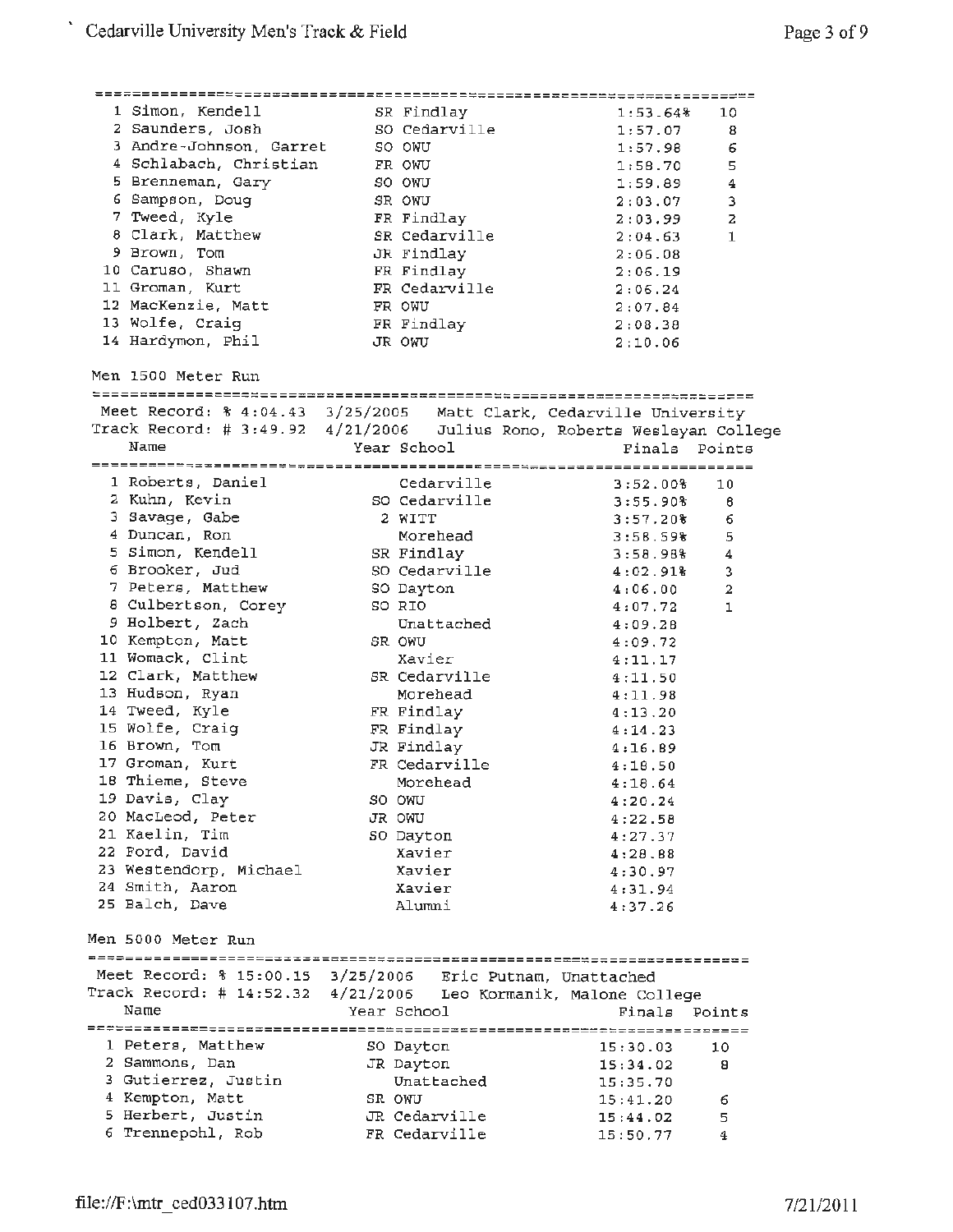i,

| 7 Davis, Clay                                                          | SO OWU      |                 | 15:52.40                            | з                |
|------------------------------------------------------------------------|-------------|-----------------|-------------------------------------|------------------|
| 8 Przybyla, Billy                                                      | JR Dayton   |                 | 15:53.73                            | 2                |
| 9 Goehring, Kevin                                                      | SR OWU      |                 | 15:56.60                            | $\mathbf{1}$     |
| 10 Garwick, Kevin                                                      |             | Columbus State  | 15:57.87                            |                  |
| 11 Andreski, Mike                                                      | SO Findlay  |                 | 16:00.95                            |                  |
| 12 Beyer, Jim                                                          |             | Unattached      | 16:03.92                            |                  |
| 13 Pittman, Bryan                                                      |             | SR Cedarville   | 16:04.33                            |                  |
| 14 MacLeod, Peter                                                      | JR OWU      |                 | 16:11.26                            |                  |
| 15 Boyd, Brad                                                          | FR Dayton   |                 | 16:12.17                            |                  |
| 16 Middleton, Tom                                                      | SO Dayton   |                 | 16:13.03                            |                  |
| 17 Webb, Paul                                                          | SO RIO      |                 | 16:16.99                            |                  |
| 18 Jones, Blake                                                        |             | Unattached      | 16:17.06                            |                  |
| 19 Henderson, Derek                                                    | FR Dayton   |                 | 16:19.77                            |                  |
| 20 Hickey, Tyler                                                       |             | Unattached      | 16:23.69                            |                  |
| 21 Holbert, Zach                                                       |             |                 |                                     |                  |
|                                                                        |             | Unattached      | 16:28.78                            |                  |
| 22 Winker, Paul                                                        |             | Berea           | 16:28.84                            |                  |
| 23 Wilder, Jarrod                                                      |             | Berea           | 16:29.87                            |                  |
| 24 Seibert, Jordan                                                     |             | SO Cedarville   | 16:35.47                            |                  |
| 25 Jinks, Joe                                                          |             | Unattached      | 16:40.09                            |                  |
| 26 Popielec, Trevor                                                    |             | Tiffin          | 16:45.79                            |                  |
| 27 Williams, Scott                                                     | SO OWU      |                 | 16:49.03                            |                  |
| 28 Connolly, Mike                                                      | JR Dayton   |                 | 17:13.32                            |                  |
| 29 Webb, Philip                                                        | JR RIO      |                 | 17:23.71                            |                  |
|                                                                        |             |                 |                                     |                  |
| Men 10000 Meter Run                                                    |             |                 |                                     |                  |
|                                                                        |             |                 |                                     |                  |
| Meet Record: % 31:49.76 3/25/2006 Stephen Cohen, AU                    |             |                 |                                     |                  |
| Track Record: # 31:47.75 4/21/2006 Matt Robson, St. Vincent College    |             |                 |                                     |                  |
| Name                                                                   | Year School |                 | Finals                              | Points           |
|                                                                        |             |                 |                                     |                  |
|                                                                        |             | Xavier          |                                     |                  |
| 1 Milroy, Ben                                                          |             |                 | 33:08.21                            | 10               |
| 2 Kaiser, Drew                                                         |             | Xavier          | 33:46.15                            | -8               |
|                                                                        |             | Xavier          | 35:54.23                            | 6                |
| 3 Keating, Joe                                                         |             |                 |                                     |                  |
|                                                                        |             |                 |                                     |                  |
| Men 5000 Meter Race Walk                                               |             |                 |                                     |                  |
|                                                                        |             |                 |                                     |                  |
| Meet Record: \$ 12:13.63 3/25/2005 Matthew Boyles, Univ. of Rio Grande |             |                 |                                     |                  |
| Track Record: # 12:13.63 3/25/2005<br>Name                             | Year School |                 | Matthew Boyles, Univ. of Rio Grande | Finals Points    |
|                                                                        |             |                 |                                     |                  |
|                                                                        |             |                 |                                     |                  |
| 1 Boyles, Matt                                                         |             | Miami Valley TC | 20:28.25                            |                  |
| 2 Diaz, Chris                                                          | SO Malone   |                 | 25:25.80                            | 10               |
| 3 Johnson, Doug                                                        |             | Kentucky Racers | 25:36.48                            |                  |
| 4 Sinick, Brad                                                         | SR Malone   |                 | 26:32.97                            | 8                |
| 5 Carmany, Joe                                                         | SR Malone   |                 | 26:33.81                            | б                |
| 6 Campbell, Seth                                                       |             | FR Cedarville   | 26:57.25                            | 5                |
| 7 Schmid, Chris                                                        |             | Unattached      | 28:36.51                            |                  |
| 8 Schaeffer, Patrick                                                   |             | Mount vernon    | 29:25.29                            |                  |
| 9 Montenaro, Josh                                                      |             | Tiffin          | 30:10.89                            | 4                |
| 10 Muskal, Jerry                                                       |             | Miami Valley TC | 35:30.30                            |                  |
| 11 Shuter, Jack                                                        |             | Buckey Striders | 39:24.98                            |                  |
| 12 Trute, Ben                                                          | Berea       |                 | 42:34.26                            | 3                |
|                                                                        |             |                 |                                     |                  |
| Men 110 Meter Hurdles                                                  |             |                 |                                     |                  |
|                                                                        |             |                 |                                     |                  |
| Meet Record: \$ 14.40 4/16/2004 Brian Finney, Unattached               |             |                 |                                     |                  |
| Track Record: # 14.40 4/16/2004 Brian Finney, Unattached               |             |                 |                                     |                  |
| Name                                                                   | Year School |                 |                                     | Finals H# Points |
| 1 English, Andre                                                       |             | Unattached      | 14.21# 3                            |                  |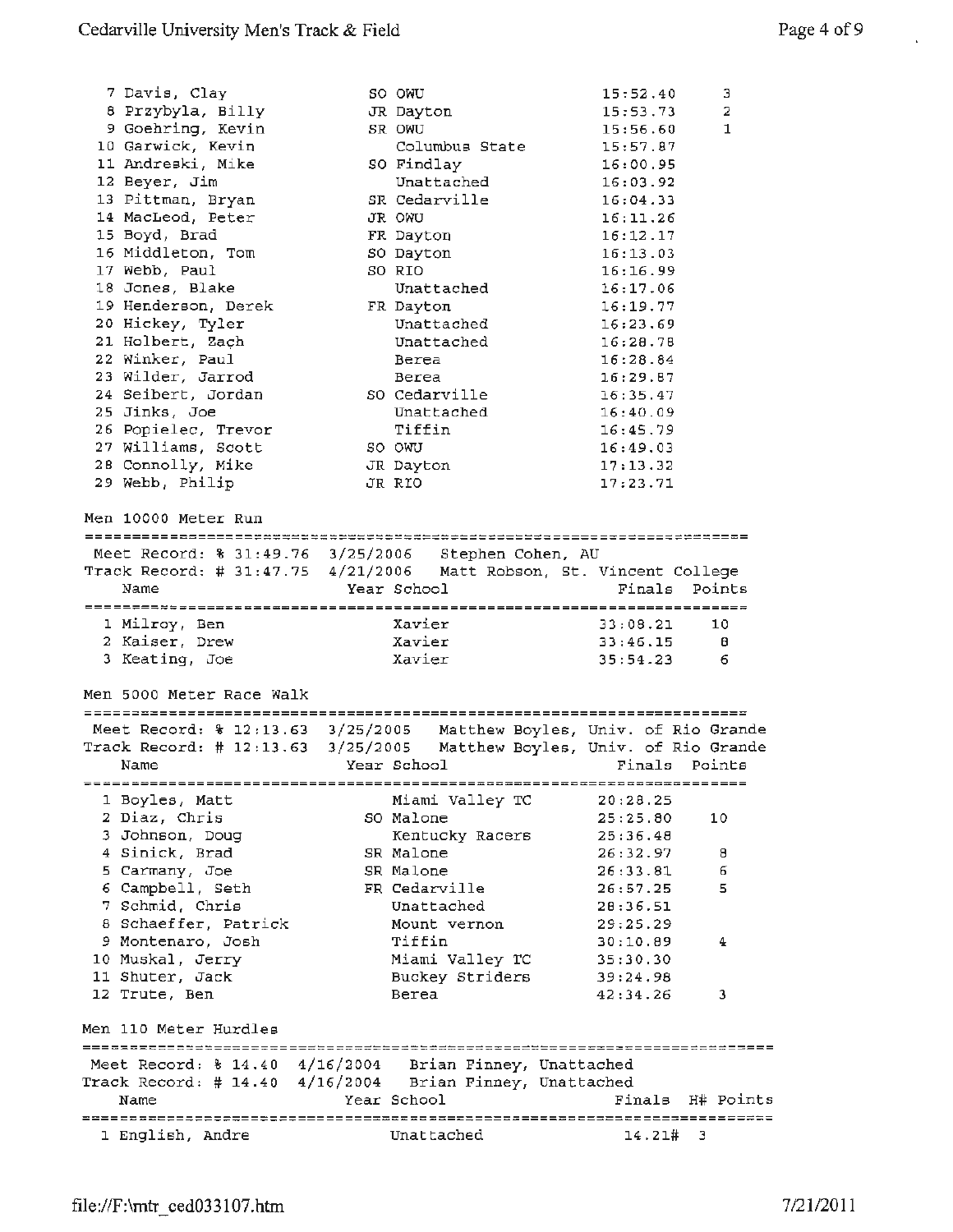| 2 Roberts, Keith<br>3 Scott, Jason<br>4 Bloom, Andrew<br>5 Bundenthal, Ryan<br>6 Haggard, Curtis<br>7 Story, Justin<br>0 Hileman, Jeff<br>9 Mathias, Bryce<br>10 Ward, Mike<br>11 Goodew, Titus          |     | Unattached<br>SR Cedarville<br>SO OWU<br>SR Cedarville<br>FR Findlay<br>Morehead<br>Xavier<br>FR OWU<br>SR OWU<br>FR Cedarville |                                                | 18.62                                                              | 14.74<br>15.13<br>15.69<br>16.01<br>16.39<br>16.73<br>16.89<br>17.46<br>18.51 | 1<br>1<br>3<br>1.<br>$\overline{2}$<br>$\mathbf{1}$<br>1<br>3<br>3<br>3 | 10<br>8<br>6<br>5<br>$\boldsymbol{4}$<br>3<br>$\overline{a}$<br>1 |
|----------------------------------------------------------------------------------------------------------------------------------------------------------------------------------------------------------|-----|---------------------------------------------------------------------------------------------------------------------------------|------------------------------------------------|--------------------------------------------------------------------|-------------------------------------------------------------------------------|-------------------------------------------------------------------------|-------------------------------------------------------------------|
| Men 400 Meter Hurdles                                                                                                                                                                                    |     |                                                                                                                                 |                                                |                                                                    |                                                                               |                                                                         |                                                                   |
|                                                                                                                                                                                                          |     |                                                                                                                                 |                                                |                                                                    |                                                                               |                                                                         |                                                                   |
| Meet Record: % 51.89 4/16/2004 Derrick Williams, Central State Univ.<br>Track Record: # 51.89 4/16/2004 Derrick Williams, Central State Univ.                                                            |     |                                                                                                                                 |                                                |                                                                    |                                                                               |                                                                         |                                                                   |
| Name                                                                                                                                                                                                     |     | Year School                                                                                                                     |                                                | Finals                                                             |                                                                               | H# Points                                                               |                                                                   |
|                                                                                                                                                                                                          |     |                                                                                                                                 |                                                |                                                                    |                                                                               |                                                                         |                                                                   |
| 1 Bundenthal, Ryan                                                                                                                                                                                       |     | SR Cedarville                                                                                                                   |                                                |                                                                    | 55.19                                                                         | 1                                                                       | 10                                                                |
| 2 Kuhn, Kevin                                                                                                                                                                                            |     | SO Cedarville                                                                                                                   |                                                |                                                                    | 56.31                                                                         | 1                                                                       | θ                                                                 |
| 3 Tress, Brandon                                                                                                                                                                                         |     | FR Cedarville                                                                                                                   |                                                |                                                                    | 57.99                                                                         | ı                                                                       | 6                                                                 |
| 4 Fox, Matt<br>5 Mathias, Bryce                                                                                                                                                                          |     | SO Cedarville<br>FR OWU                                                                                                         |                                                |                                                                    | 58.65                                                                         | $\mathbf{1}$<br>$\overline{a}$                                          | 5<br>4                                                            |
| 6 Ward, Mike                                                                                                                                                                                             |     | SR OWU                                                                                                                          |                                                | 1:00.19<br>1:01.24                                                 |                                                                               | $\mathbf{2}^-$                                                          | 3                                                                 |
| 7 Berlyoung, Joe                                                                                                                                                                                         |     | JR OWU                                                                                                                          |                                                | 1:01.56                                                            |                                                                               | $\overline{2}$                                                          | $\overline{a}$                                                    |
| 8 Haggard, Curtis                                                                                                                                                                                        |     | FR Findlay                                                                                                                      |                                                | 1:02.63                                                            |                                                                               | $\mathbf{1}$                                                            | $\mathbf{1}$                                                      |
| 9 Harold, Sam                                                                                                                                                                                            |     | JR OWU                                                                                                                          |                                                | 1:12.21                                                            |                                                                               | 2                                                                       |                                                                   |
| Meet Record: % 9:54.00 4/16/2004 Kyle Weller, Anderson University<br>Track Record: # 9:28.26 4/21/2006 Kevin Hall, Cedarville University<br>Name<br>1 Hall, Kevin<br>2 Stefanik, David<br>3 Havran, Alex |     | Year School<br>Alumni<br>SO OWU                                                                                                 |                                                | Finals<br>========== <b>=========</b> ====<br>9:36.618<br>9:47.69% |                                                                               | Points<br>10                                                            |                                                                   |
| 4 Saltz, David                                                                                                                                                                                           |     | SO OWU<br>SO Findlay                                                                                                            |                                                | 10:16.09<br>10:19.73                                               |                                                                               | 8<br>6                                                                  |                                                                   |
| 5 Weingardt, Matt                                                                                                                                                                                        |     | Xavier                                                                                                                          |                                                | 10:34.83                                                           |                                                                               | 5                                                                       |                                                                   |
| 6 Hils, Shawn                                                                                                                                                                                            |     | 3 WITT                                                                                                                          |                                                | 11:09.86                                                           |                                                                               | 4                                                                       |                                                                   |
| Men 4x100 Meter Relay                                                                                                                                                                                    |     |                                                                                                                                 |                                                |                                                                    |                                                                               |                                                                         |                                                                   |
|                                                                                                                                                                                                          |     |                                                                                                                                 |                                                |                                                                    |                                                                               |                                                                         |                                                                   |
| Meet Record: % 42.80 3/25/2005                                                                                                                                                                           |     |                                                                                                                                 |                                                |                                                                    |                                                                               |                                                                         |                                                                   |
| Track Record: # $42.80$ $3/25/2005$                                                                                                                                                                      |     |                                                                                                                                 | , Anderson University<br>, Anderson University |                                                                    |                                                                               |                                                                         |                                                                   |
| School                                                                                                                                                                                                   |     |                                                                                                                                 |                                                |                                                                    |                                                                               | Finals Points                                                           |                                                                   |
|                                                                                                                                                                                                          |     |                                                                                                                                 |                                                |                                                                    |                                                                               |                                                                         |                                                                   |
| 1 Morehead State U. Eagles<br>1) Brown, Jon                                                                                                                                                              | 'A' |                                                                                                                                 | 2) Chisley, Todd                               | 42.52#                                                             |                                                                               | 10                                                                      |                                                                   |
| 3) Denbow, Hugh<br>2 Central State University                                                                                                                                                            | 'A' |                                                                                                                                 |                                                | 4) Henley III, McArthur<br>42.73#                                  |                                                                               | 8                                                                       |                                                                   |
| 1) Duff, Ian                                                                                                                                                                                             |     |                                                                                                                                 | 2) McGuire, David                              |                                                                    |                                                                               |                                                                         |                                                                   |
| 3) Stallworth, Justin                                                                                                                                                                                    |     |                                                                                                                                 | 4) Clark, Marcus                               |                                                                    |                                                                               |                                                                         |                                                                   |
| 3 Ohio Wesleyan 'A'                                                                                                                                                                                      |     |                                                                                                                                 |                                                | 43.47                                                              |                                                                               | 6                                                                       |                                                                   |
| 1) Osborn, Nathan SO                                                                                                                                                                                     |     |                                                                                                                                 | 2) Brown, Steve FR                             |                                                                    |                                                                               |                                                                         |                                                                   |
| 3) Osborn, Preston SO                                                                                                                                                                                    |     |                                                                                                                                 | 4) Ellis, Ryan SO                              |                                                                    |                                                                               |                                                                         |                                                                   |
| 4 Unatt - Csu 'A'                                                                                                                                                                                        |     |                                                                                                                                 |                                                | 43.94                                                              |                                                                               |                                                                         |                                                                   |
| 5 Cedarville University 'A'                                                                                                                                                                              |     |                                                                                                                                 |                                                | 44.77                                                              |                                                                               | 5                                                                       |                                                                   |
| 6 Findlay The Univ. of 'A'<br>7 Wittenberg 'A'                                                                                                                                                           |     |                                                                                                                                 |                                                | 45.00<br>46.54                                                     |                                                                               | 4<br>з                                                                  |                                                                   |

 $\hat{\boldsymbol{\gamma}}$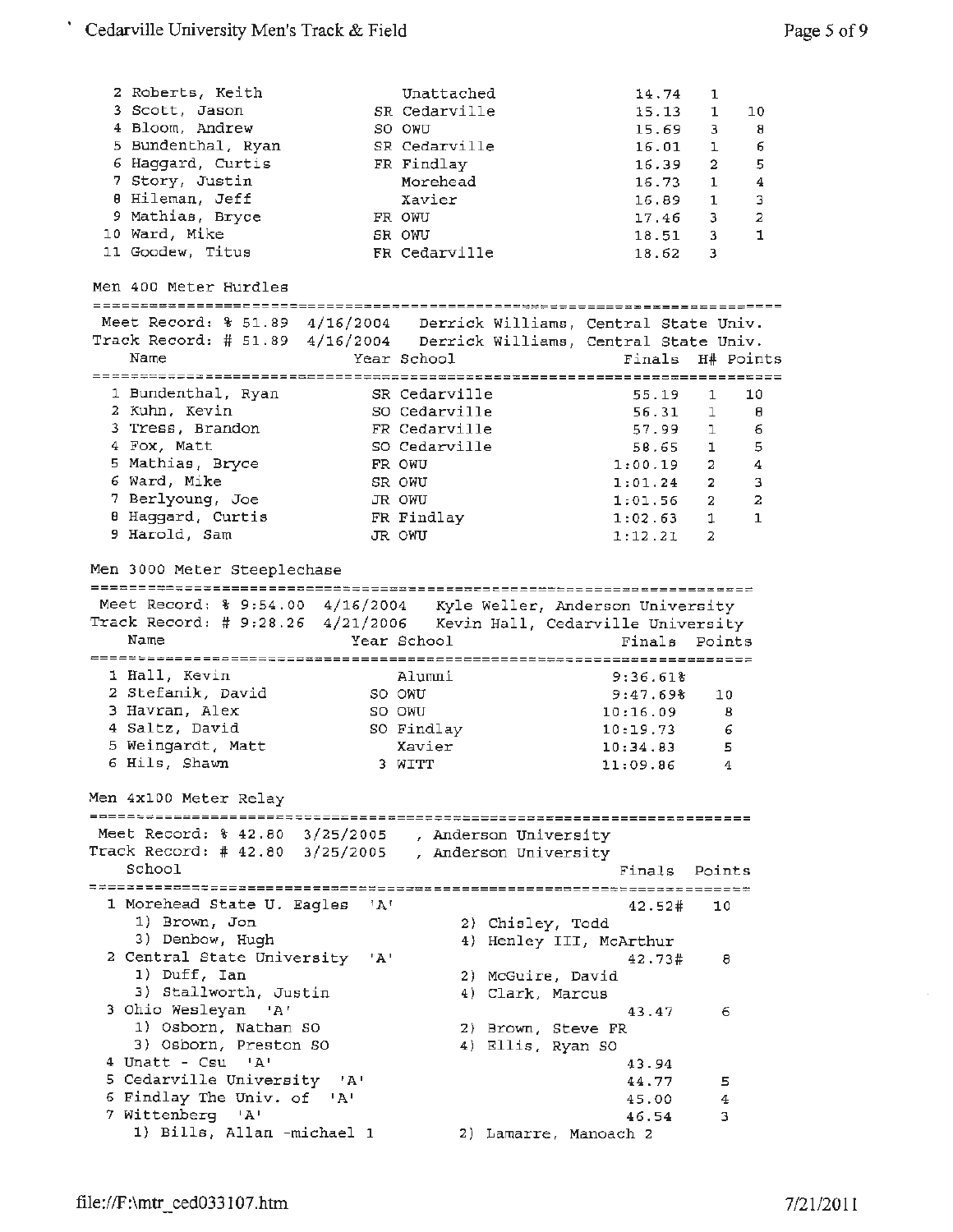3) Freeman, Keenan 1 4) Brown, Brandyn 1 Men 4x400 Meter Relay Meet Record: % 3:21.11 4/16/2004 , unattached Track Record; # 3:20.40 4/21/2006 , Tiffin University M. Ballistrea, P. Manders, M. Small, J. Smith School Finals Points 1 Ohio Wesleyan 'A' 3:23.99 10 1) Osborn, Preston SO 2) Osborn, Nathan so 3) Ellis, Ryan so 4) Horst, Steffan SR 2 Cedarville University 'A' 3:30.37 8 3 Cedarville University 'B' X3:31.98 4 Ohio Wesleyan 'C' 3:36.89 6<br>1) MacKenzie, Matt FR 3:36.89 6 1) MacKenzie, Matt FR 2) Brenneman, Gary SO 3) Hardymon, Phil JR 4) Sampson, Doug SR 5 Morehead State U. Eagles 'A' 3:37.54 5 1) Bundy, Matu 2) Combs, Scott 3) Denbow, Hugh 4) Smith, Chris Men High Jump. Meet Record: % 6-06 3/25/2005 Joel Smith, Cedarville University Track Record:# 6-06 3/25/2005 Joel Smith, Cedarville University Name **Year School** Finals Points 1 Roberts, Lee so Findlay 30 Findlay 1.95m 6-04.75 10 2 Sawin, Jimmy SR Cedarville J1.95m 6-04.75 B 3 Sharp, Jordan Unattached XJ1.95m 6-04.75 4 Burke, David **FR** OWU **1.80m** 5-10.75 6 5 Scott, Jason SR Cedarville 1.75m 5-08.75 5 6 Goodew, Titus **FR Cedarville** 1.65m 5-05.00 4 7 Bloom, Andrew so owu Jl.65m 5-05.00 3 8 Lehman, Christopher JR Cedarville J1.65m 5-05-00 2 Prenger, Matt 3 WITT NH Lavender, Jeremy Morehead NH Hundley, Marcus Morehead NH Men Pole Vault Meet Record: % 15-06 3/25/2006 Jason Scott, Cedarville Track Record:# 15-06 3/25/2006 Jason Scott, Cedarville Name Year School Finals Points 1 Scott, Jason SR Cedarville 16-08.00% 5.0Bm 10 FR Findlay 14-00.00 2 McKibben, Ryan 4.26m 8 <sup>3</sup>Ehrman, Chris FR Findlay Jl4-00. 00 4.26m 6 4 Lehman, Christopher JR Cedarville 12-06.00  $3.81<sub>m</sub>$ 5 so OWU NH Smith, Jon Gossard, Tim JR Findlay NH Tornifolio, Michael JR OWU THE STATE OF THE STATE OF THE STATE OF THE STATE OF THE STATE OF THE STATE OF THE STATE OF THE STATE OF THE STATE OF THE STATE OF THE STATE OF THE STATE OF THE STATE OF THE STATE OF THE STATE OF THE STATE OF THE STA Men Long Jump Meet Record: % 22-10 4/16/2004 Thomas Nims, Tiffin University Track Record:# 23-00.50 4/21/2006 Thomas Nims, Tiffin University Year School Finals Name Points 1 Nims, TJ Tiffin 7.02m 23-00.50 10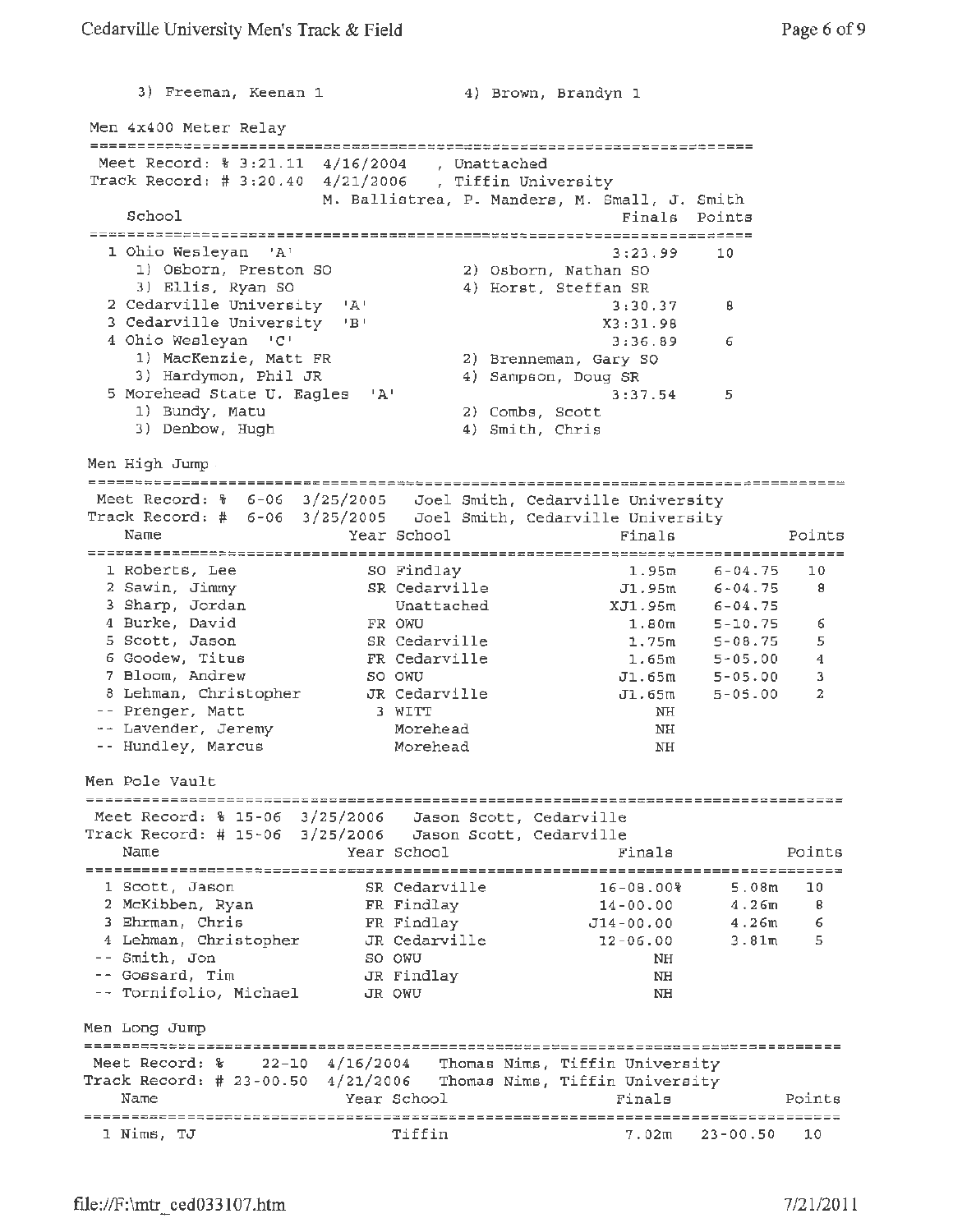|       | 2 Bundy, Matu<br>3 McGuire, David<br>4 Burke, David<br>5 Bowman, Charles<br>6 Speakes, Ryan<br>7 Leblanc, Derek<br>8 Smith, Travis<br>9 Taylor, Glenn<br>10 Magness, Dan<br>11 Goodew, Titus<br>12 Gruenberg, Stephen<br>13 Ackerman, Cody<br>14 Henley III, McArthur |                 | Morehead<br>Csu<br>FR OWU<br>Kentucky State<br>Tiffin<br>Xavier<br>SO Cedarville<br>4 WITT<br>Xavier<br>FR Cedarville<br>SO Cedarville<br>Xavier<br>Morehead | 6.73m<br>J6.73m<br>6.61m<br>6.47m<br>6.42m<br>6.02m<br>5.74m<br>5.56m<br>5.54m<br>5.31m<br>5.21m | $22 - 01.00$<br>$22 - 01.00$<br>$6.67m$ $21-10.75$<br>$21 - 08.25$<br>$21 - 02.75$<br>$21 - 00.75$<br>$19 - 09.00$<br>$5.82m$ 19-01.25<br>$18 - 10.00$<br>$18 - 03.00$<br>$18 - 02.25$<br>$17 - 05.25$<br>$17 - 01.25$ | 8<br>6<br>5<br>4<br>3<br>$\overline{2}$<br>$\mathbf{1}$ |
|-------|-----------------------------------------------------------------------------------------------------------------------------------------------------------------------------------------------------------------------------------------------------------------------|-----------------|--------------------------------------------------------------------------------------------------------------------------------------------------------------|--------------------------------------------------------------------------------------------------|------------------------------------------------------------------------------------------------------------------------------------------------------------------------------------------------------------------------|---------------------------------------------------------|
|       | Men Triple Jump                                                                                                                                                                                                                                                       |                 |                                                                                                                                                              |                                                                                                  |                                                                                                                                                                                                                        |                                                         |
|       | Meet Record: \$ 45-11.75 4/16/2004 Nik Newman, Tiffin University                                                                                                                                                                                                      |                 |                                                                                                                                                              |                                                                                                  |                                                                                                                                                                                                                        |                                                         |
|       | Track Record: # $46-03.50$ $4/21/2006$                                                                                                                                                                                                                                |                 | Ryan Speakes, Tiffin University                                                                                                                              |                                                                                                  |                                                                                                                                                                                                                        |                                                         |
|       | Name                                                                                                                                                                                                                                                                  |                 | Year School                                                                                                                                                  | Finals                                                                                           |                                                                                                                                                                                                                        | Points                                                  |
|       |                                                                                                                                                                                                                                                                       |                 | Tiffin                                                                                                                                                       |                                                                                                  |                                                                                                                                                                                                                        |                                                         |
|       | 1 Speakes, Ryan<br>2 Burke, David                                                                                                                                                                                                                                     |                 | FR OWU                                                                                                                                                       |                                                                                                  | $13.59m$ $44-07.00$<br>$12.73m$ $41-09.25$                                                                                                                                                                             | 10<br>Θ                                                 |
|       | 3 Smith, Travis                                                                                                                                                                                                                                                       |                 | SO Cedarville                                                                                                                                                |                                                                                                  | $11.57m$ $37-11.50$                                                                                                                                                                                                    | 6                                                       |
|       | -- Taylor, Glenn                                                                                                                                                                                                                                                      |                 | 4 WITT                                                                                                                                                       | ND                                                                                               |                                                                                                                                                                                                                        |                                                         |
|       | -- Whetstone, Brendon                                                                                                                                                                                                                                                 |                 | Berea                                                                                                                                                        | ND.                                                                                              |                                                                                                                                                                                                                        |                                                         |
|       | -- Hundley, Marcus                                                                                                                                                                                                                                                    |                 | Morehead                                                                                                                                                     | ND                                                                                               |                                                                                                                                                                                                                        |                                                         |
|       | -- Bundy, Matu                                                                                                                                                                                                                                                        |                 | Morehead                                                                                                                                                     | ND                                                                                               |                                                                                                                                                                                                                        |                                                         |
|       | $--$ Nims, TJ                                                                                                                                                                                                                                                         |                 | Tiffin                                                                                                                                                       | ΝD                                                                                               |                                                                                                                                                                                                                        |                                                         |
|       | -- Lavender, Jeremy                                                                                                                                                                                                                                                   |                 | Morehead                                                                                                                                                     | ND                                                                                               |                                                                                                                                                                                                                        |                                                         |
|       |                                                                                                                                                                                                                                                                       |                 |                                                                                                                                                              |                                                                                                  |                                                                                                                                                                                                                        |                                                         |
|       | Men Shot Put                                                                                                                                                                                                                                                          |                 |                                                                                                                                                              |                                                                                                  |                                                                                                                                                                                                                        |                                                         |
|       |                                                                                                                                                                                                                                                                       |                 |                                                                                                                                                              |                                                                                                  |                                                                                                                                                                                                                        |                                                         |
|       | Meet Record: % 50-08.75 4/16/2004 Ray Weisenbarger, Malone College<br>Track Record: #                                                                                                                                                                                 |                 |                                                                                                                                                              |                                                                                                  |                                                                                                                                                                                                                        |                                                         |
|       | Name                                                                                                                                                                                                                                                                  | 51-06 4/21/2006 | Nick Kahanic, Roberts Wesleyan College<br>Year School                                                                                                        | Finals                                                                                           |                                                                                                                                                                                                                        | Points                                                  |
|       |                                                                                                                                                                                                                                                                       |                 |                                                                                                                                                              |                                                                                                  |                                                                                                                                                                                                                        |                                                         |
|       | 1 Michaud, Ben                                                                                                                                                                                                                                                        |                 | SO Cedarville                                                                                                                                                |                                                                                                  | $16.70m$ $54-09.50$                                                                                                                                                                                                    | 10                                                      |
|       | 2 Henning, Neil                                                                                                                                                                                                                                                       |                 | JR Cedarville                                                                                                                                                |                                                                                                  | $14.37m$ $47-01.75$                                                                                                                                                                                                    | 8                                                       |
|       | 3 McGrady, Carlton                                                                                                                                                                                                                                                    |                 | JR Findlay                                                                                                                                                   | 14.03m                                                                                           | $46 - 00.50$                                                                                                                                                                                                           | 6                                                       |
|       | 4 Wilson, Jacob                                                                                                                                                                                                                                                       |                 | FR Findlay                                                                                                                                                   | 13.69m                                                                                           | $44 - 11.00$                                                                                                                                                                                                           | 5                                                       |
|       | 5 Faris, Kyle                                                                                                                                                                                                                                                         |                 | FR OWU                                                                                                                                                       | 12.72m                                                                                           | $41 - 08.75$                                                                                                                                                                                                           | 4                                                       |
|       | 6 Steinke, Josh                                                                                                                                                                                                                                                       |                 | JR OWU                                                                                                                                                       | 12.69m                                                                                           | $41 - 07.75$                                                                                                                                                                                                           | 3                                                       |
|       | 7 Carpenter, Eric                                                                                                                                                                                                                                                     |                 | OWU                                                                                                                                                          | 11.93m                                                                                           | 39-01.75                                                                                                                                                                                                               | 2                                                       |
|       | 8 Kehl, Robert                                                                                                                                                                                                                                                        |                 | 1 WITT<br>FR RIO                                                                                                                                             | 11.65m                                                                                           | $38 - 02.75$                                                                                                                                                                                                           | $\mathbf{1}$                                            |
|       | 9 Kilkenny, Derek<br>10 Shihadeh, George                                                                                                                                                                                                                              |                 | SR OWU                                                                                                                                                       | 11.18m<br>10.80m                                                                                 | $36 - 08.25$                                                                                                                                                                                                           |                                                         |
|       | 11 Sulser, Josh                                                                                                                                                                                                                                                       |                 | FR OWU                                                                                                                                                       | 10.20 <sub>m</sub>                                                                               | $35 - 05.25$<br>$33 - 05.75$                                                                                                                                                                                           |                                                         |
|       | 12 Ward, Mike                                                                                                                                                                                                                                                         |                 | SR OWU                                                                                                                                                       | 9.40m                                                                                            | $30 - 10.25$                                                                                                                                                                                                           |                                                         |
|       | 13 Jones, LaShaun                                                                                                                                                                                                                                                     |                 | Csu                                                                                                                                                          | 8.35m                                                                                            | $27 - 04.75$                                                                                                                                                                                                           |                                                         |
|       | 14 Havran, Alex                                                                                                                                                                                                                                                       |                 | SO OWU                                                                                                                                                       | 8.12m                                                                                            | $26 - 07.75$                                                                                                                                                                                                           |                                                         |
|       | -- Guida, Matt                                                                                                                                                                                                                                                        |                 | 1 WITT                                                                                                                                                       | ND                                                                                               |                                                                                                                                                                                                                        |                                                         |
| $ -$  | Karcher, Andy                                                                                                                                                                                                                                                         |                 | 4 WITT                                                                                                                                                       | ND                                                                                               |                                                                                                                                                                                                                        |                                                         |
|       | -- Schultz, John                                                                                                                                                                                                                                                      |                 | Xavier                                                                                                                                                       | ND                                                                                               |                                                                                                                                                                                                                        |                                                         |
| $- -$ | -- Wallace, Joshua                                                                                                                                                                                                                                                    |                 | Morehead                                                                                                                                                     | ND                                                                                               |                                                                                                                                                                                                                        |                                                         |
|       | Davis, Bronson<br>Nash, Andrew                                                                                                                                                                                                                                        |                 | Berea<br>Berea                                                                                                                                               | ND                                                                                               |                                                                                                                                                                                                                        |                                                         |
|       | Broadus, Frank                                                                                                                                                                                                                                                        |                 | Unattached                                                                                                                                                   | ND<br>XND                                                                                        |                                                                                                                                                                                                                        |                                                         |
| $ -$  | Ackerman, Cody                                                                                                                                                                                                                                                        |                 | Xavier                                                                                                                                                       | ND                                                                                               |                                                                                                                                                                                                                        |                                                         |
|       | George, Kyle<br>-- Huff, Raymond                                                                                                                                                                                                                                      |                 | SO RIO                                                                                                                                                       | ND                                                                                               |                                                                                                                                                                                                                        |                                                         |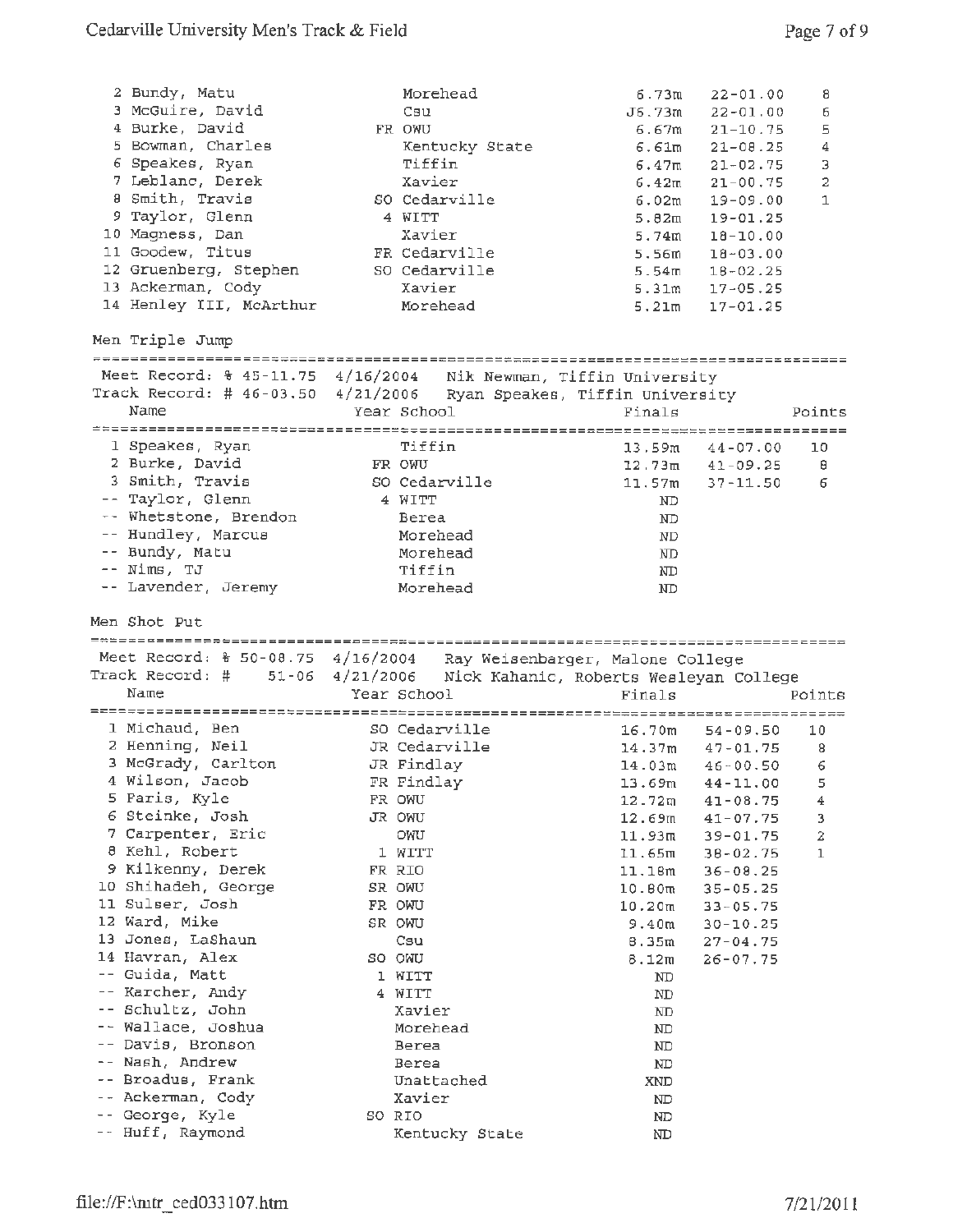| -- Magness, Dan  | Xavier     | ND |
|------------------|------------|----|
| -- Finney, Brant | FR Findlay | ND |
| -- Green, Gastin | SR RIO     | ND |

Men Discus Throw

| Meet Record: % 166-09 4/16/2004 Ray Weisenbarger, Malone College  |               |                |               |                              |        |
|-------------------------------------------------------------------|---------------|----------------|---------------|------------------------------|--------|
| Track Record: # 166-09 4/16/2004 Ray Weisenbarger, Malone College |               |                |               |                              |        |
| Name                                                              | Year School   |                | Finals        |                              | Points |
|                                                                   |               |                |               |                              |        |
| 1 Nash, Andrew                                                    | Berea         |                | $143 - 10$    | 43.84m                       | 10     |
| 2 Robinson, Ray                                                   | Unattached    |                |               | X137-10<br>42.01m            |        |
| 3 Steinke, Josh                                                   | JR OWU        |                |               | $134 - 00$<br>40.84m         | 8      |
| 4 Eric, James                                                     | SO Findlay    |                |               | $131 - 00$<br>39.92m         | 6      |
| 5 Faris, Kyle                                                     | FR OWU        |                | $130 - 10$    | 39.87m                       | 5      |
| 6 Henning, Neil                                                   | JR Cedarville |                |               | 126-07<br>38.58m             | 3.5    |
| 6 Kilkenny, Derek                                                 | FR RIO        |                |               | 126-07<br>38.58 <sub>m</sub> | 3.5    |
| 8 McGrady, Carlton                                                | JR Findlay    |                | $121 - 03$    | 36.95m                       | 2      |
| 9 Maat, Christian                                                 | SO Cedarville |                | $110 - 11$    | 36.24m                       | 1      |
| 10 Davis, Bronson                                                 | Berea         |                |               | $118 - 07$<br>36.14m         |        |
|                                                                   |               |                |               |                              |        |
| 11 Wilson, Jacob                                                  | FR Findlay    |                |               | 113-00<br>34.44m             |        |
| 12 Carpenter, Eric                                                | OWU           |                |               | $111 - 04$<br>33.93m         |        |
| 13 Shihadeh, George                                               | SR OWU        |                |               | $102 - 04$<br>31.19m         |        |
| 14 Sulser, Josh                                                   | FR OWU        |                |               | $91 - 04$<br>27.83m          |        |
| 15 Goodew, Titus                                                  | FR Cedarville |                | $87 - 07$     | 26.69m                       |        |
| -- Riegle, Dan                                                    | SR Findlay    |                |               | ND                           |        |
| -- Kehl, Robert                                                   | 1 WITT        |                |               | ND                           |        |
| -- Sutter, Bill                                                   | 1 WITT        |                |               | ND                           |        |
| -- Guida, Matt                                                    | 1 WITT        |                |               | ND                           |        |
| -- Lehman, Christopher                                            | JR Cedarville |                |               | ND                           |        |
| -- Finney, Brant                                                  | FR Findlay    |                |               | ND                           |        |
| -- Wallace, Joshua                                                | Morehead      |                |               | ND                           |        |
| -- Stevens, Dustin                                                | Morehead      |                |               | ND                           |        |
| -- Warner, Scott                                                  | Morehead      |                |               | ND                           |        |
| -- Phillips, Chad                                                 | Morehead      |                |               | ND                           |        |
| -- Broadus, Frank                                                 | Unattached    |                |               | XND                          |        |
| -- Florence, DeAndre                                              | Morehead      |                |               | ND                           |        |
| -- Green, Gastin                                                  | SR RIO        |                |               | ND                           |        |
| -- Snyder, Raymond                                                | SO RIO        |                |               | ND                           |        |
| -- Brodeur, David                                                 | Unattached    |                |               | XND                          |        |
| -- Brown, Tom                                                     | SO RIO        |                |               | <b>ND</b>                    |        |
| -- Huff, Raymond                                                  |               | Kentucky State |               | ND                           |        |
| -- George, Kyle                                                   | SO RIO        |                |               | ND                           |        |
|                                                                   |               |                |               |                              |        |
| Men Hammer Throw                                                  |               |                |               |                              |        |
|                                                                   |               |                |               |                              |        |
| Meet Record: % 228-01 4/16/2004 John McEwen, New York AC          |               |                |               |                              |        |
| Track Record: # 228-01 4/16/2004  John McEwen, New York AC        |               |                |               |                              |        |
| Name                                                              | Year School   |                | Finals        |                              | Points |
|                                                                   |               |                |               |                              |        |
| 1 Eric, James                                                     | SO Findlay    |                | $163 - 01$    | 49.70m                       | 10     |
| 2 Henning, Neil                                                   | JR Cedarville |                | $160 - 02$    | 48.01m                       | 8      |
| 3 Michaud, Ben                                                    | SO Cedarville |                | $152 - 00.50$ | 46.34m                       | 6      |
| 4 Maat, Christian                                                 | SO Cedarville |                | 150-05.50     | 45.85m                       | 5      |
| 5 Woleslagle, Travis                                              | SO Findlay    |                | $140 - 04$    | 45.21m                       | 4      |
| 6 Wilson, Jacob                                                   | FR Findlay    |                | $144 - 06$    | 44.04m                       | 3      |
| 7 Brown, Tom                                                      | SO RIO        |                | 138-09        | 42.29m                       | 2      |
| 8 Scheuring, Matt                                                 | SR Findlay    |                | $135 - 06.50$ | 41.31m                       | 1      |
| 9 Broadus, Frank                                                  | Unattached    |                | X132-10.50    | 40.50m                       |        |
| 10 Shihadeh, George                                               |               |                | $116 - 10$    | 35.61m                       |        |
|                                                                   | SR OWU        |                |               |                              |        |